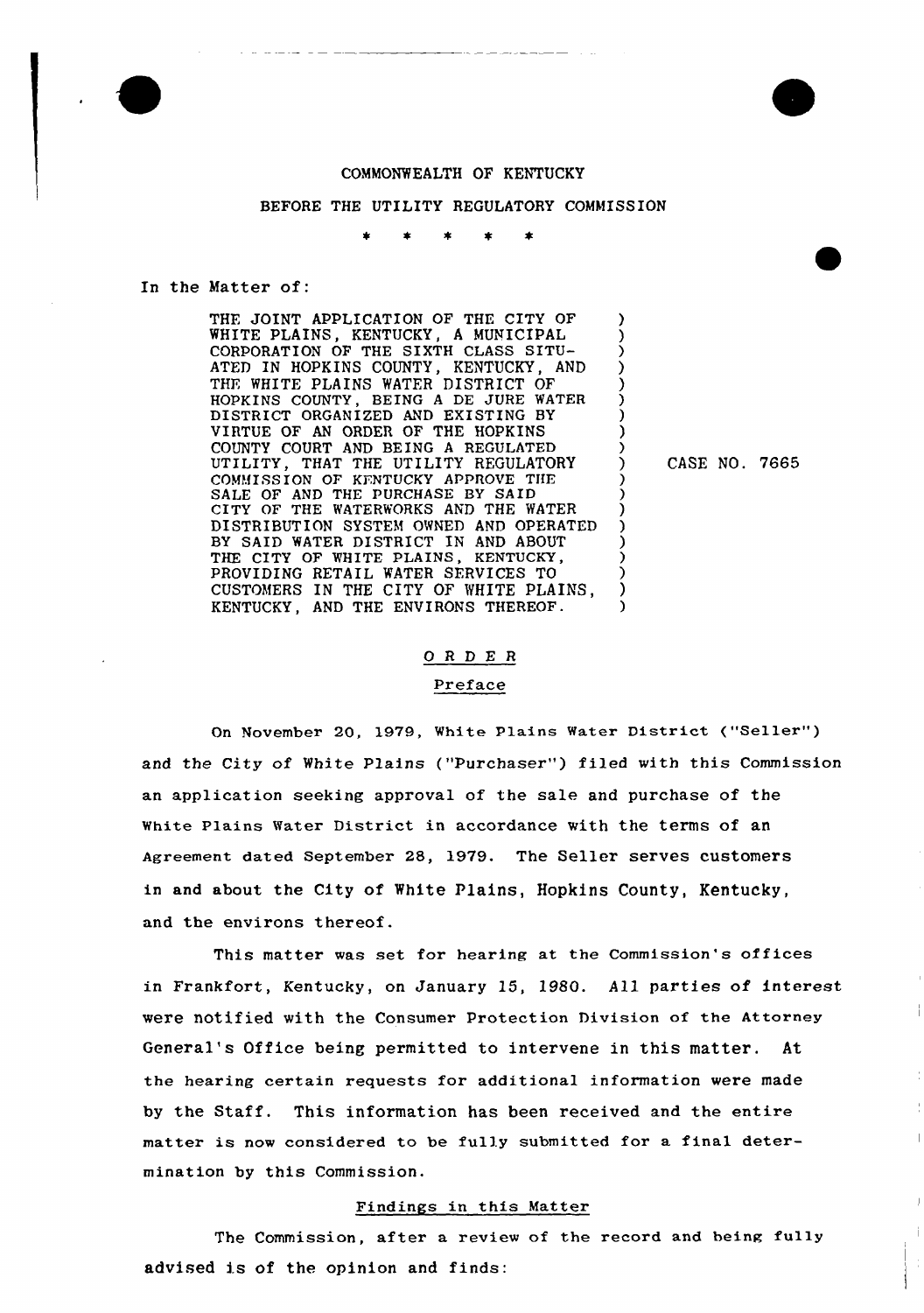l. That on September 2S, 1979, the Seller and the Purchaser entered into an Agreement whereby the Seller agreed to sell and the Purchaser agreed to purchase a11 assets and properties, including but not limited to cash, notes, accounts receivable, security interests, inventories, equipment, furniture and fixtures, vehicles, machinery, real property, accrued interest, deposits and intangible assets, which the Seller owns or to which it was entitled as of the date of the Agreement. Further that the Purchaser will pay an amount equal to the entire outstanding indebtedness of the Seller, including accrued interest, as such indebtedness existed on the September 28, 1979 date of the Agreement. In addition the Purchaser will assume and discharge all debts, liabilities and obligations of the Seller which have arisen as of the September 28, 1979 date of the Agreement. The Purchaser also agrees to indemnify the Seller against all such debts, liabilities and obligations.

2. That the Purchaser is ready, willing and able to provide for the operation and maintenance of the Seller's existing water system in the area set forth in the application.

3. That the sale of the White plains Water District does not adversely affect the public interest and should be approved.

4.. That the Purchaser will adopt the rates approved by this Commission by the Order entered March 20, 1974 in Case No. 5956 for services provided to those customers currently being served by the Seller.

5. That the Seller should file with the Commission the appropriate journal entries effecting the sale of the White Plains Water District.

6. That on or about October 1, 1979, the Seller, without the permission or approval of the Commission increased the rates charged for water service in the amount of \$2.75 per customer per month. Further, that the new rate is illegal in that it is higher than the rate authorized by the Commission by Order entered March 20, 1974 in Case No. 5956.

7. That the Purchaser by letter to this Commission dated January 17, 1980, has agreed to accept the responsibility to refund any and all funds collected by the Seller in excess of those authorized by the Commission's Order entered March 20, 1974 in Case No. 5956.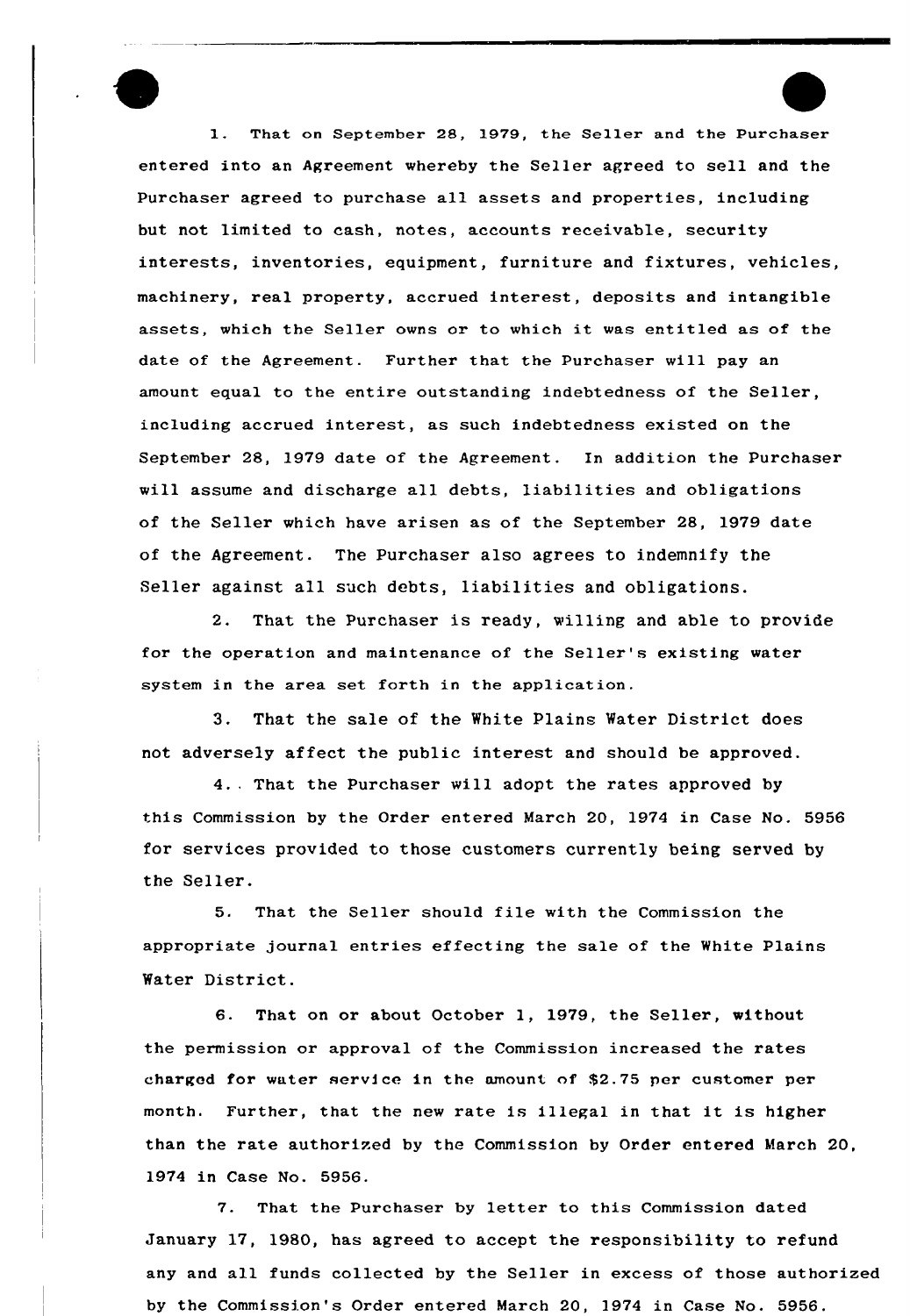

8. That all monies collected from the Seller's customers by the unauthorized rates subsequent to October 1, 1975 which exceeded the amounts that would have been co11ected on the basis of the Seller's authorized rates should be refunded by the Purchaser to the customers from which said excess monies were collected.

9. That the Seller should, within thirty (30) days of the date of this order, provide a complete listing to this Commission of all customers to whom refunds are due and said listing should also include the amount of refund due to each affected customer.

10. That the Purchaser should, within thirty (30) days of the date of this Order, provide this Commission with a plan detailing how and when affected customers will be refunded.

## Orders in this Matter

The Commission, on the basis of the matters hereinbefore set forth and the evidentiary record in this case:

HEREBY ORDERS that the City of White Plains is hereby authorized to purchase the White Plains Water District in accordance with the terms of sale as set forth in the Agreement dated September 28, 1979, attached hereto and made a part hereof as Appendix "A".

IT IS FURTHER ORDERFD that the rates for water service shall remain the same as those set forth by this Commission's Order entered March 20, 1974 in Case No. 5956.

IT IS FURTHER ORDERED that, as a condition of sale, the City of White Plains shall refund to the affected customers all monies collected subsequent to October 1, 1979, which exceeded the amounts that would have been collected on the basis of rates approved by this Commission's Order entered March 20, 1974 in Case No. 5956.

IT IS FURTHER ORDERED that the White Plains Water District shall provide the City of White Plains and this Commission within thirty (30) days of the date of this Order, a listing of a11 customers who shall receive refunds. Said listing shall also include the amount of refund due to each customer.

IT IS FURTHER ORDERED that the City of White Plains shall provide this Commission, within thirty (30) days of the date of this Order a plan detailing how and when the affected customers $-1 - 11$  is exfunded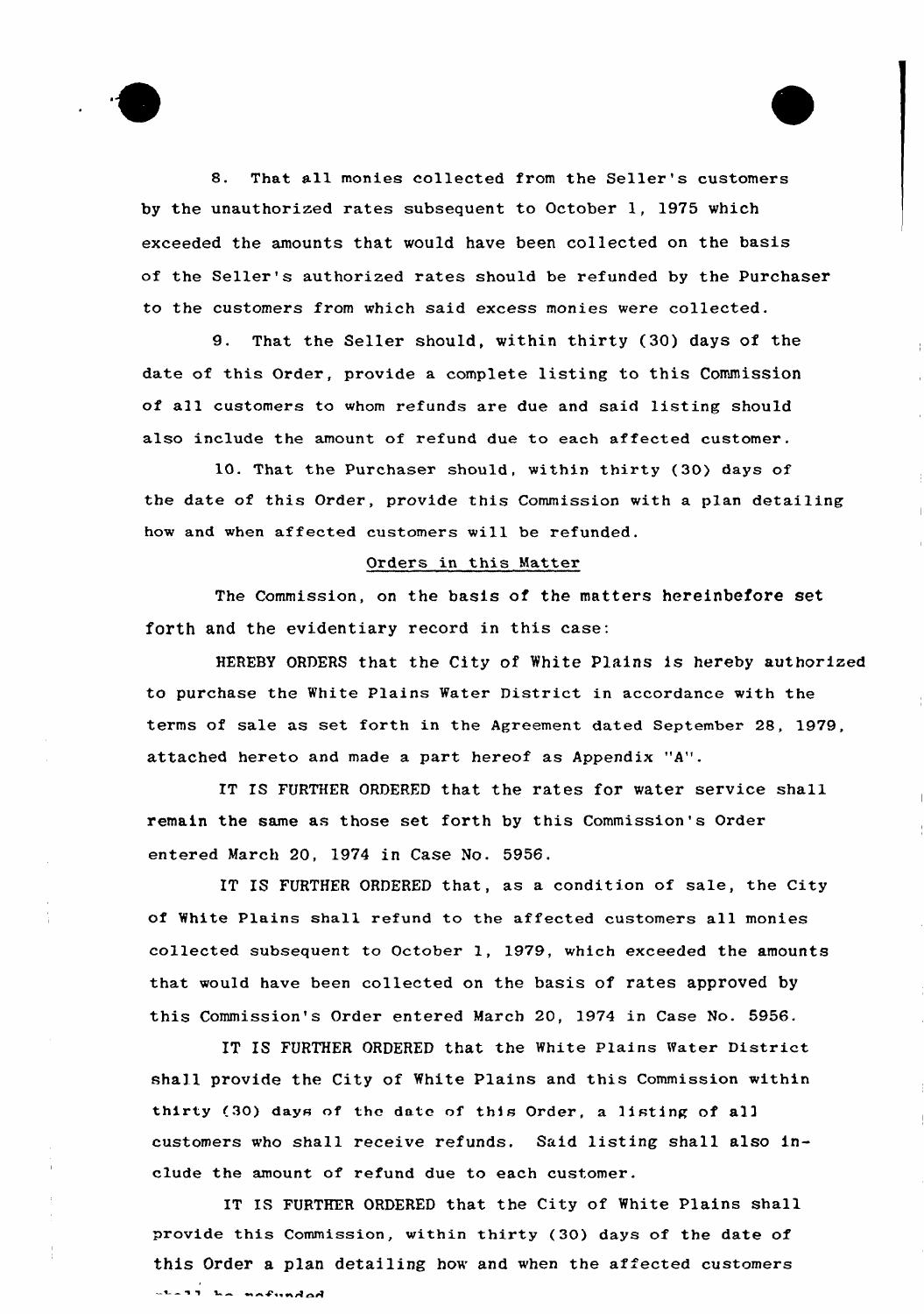



IT IS FURTHER ORDERED that the White Plains Water District shall file with the Commission the appropriate journal entries effecting the sale of the White Plains Water District.

> Done at Frankfort, Kentucky, this 19th day of February, 1980. UTILITY REGULATORY COMMISSION

 $C<sub>1</sub>$   $C<sub>1</sub>$   $C<sub>1</sub>$   $C<sub>1</sub>$   $C<sub>1</sub>$   $C<sub>1</sub>$   $C<sub>1</sub>$   $C<sub>1</sub>$   $C<sub>1</sub>$   $C<sub>1</sub>$   $C<sub>1</sub>$   $C<sub>1</sub>$   $C<sub>1</sub>$   $C<sub>1</sub>$   $C<sub>1</sub>$   $C<sub>1</sub>$   $C<sub>1</sub>$   $C<sub>1</sub>$   $C<sub>1</sub>$   $C<sub>1</sub>$   $\sim$ ice Chairma mery  $\widetilde{U}$ 

ATTEST: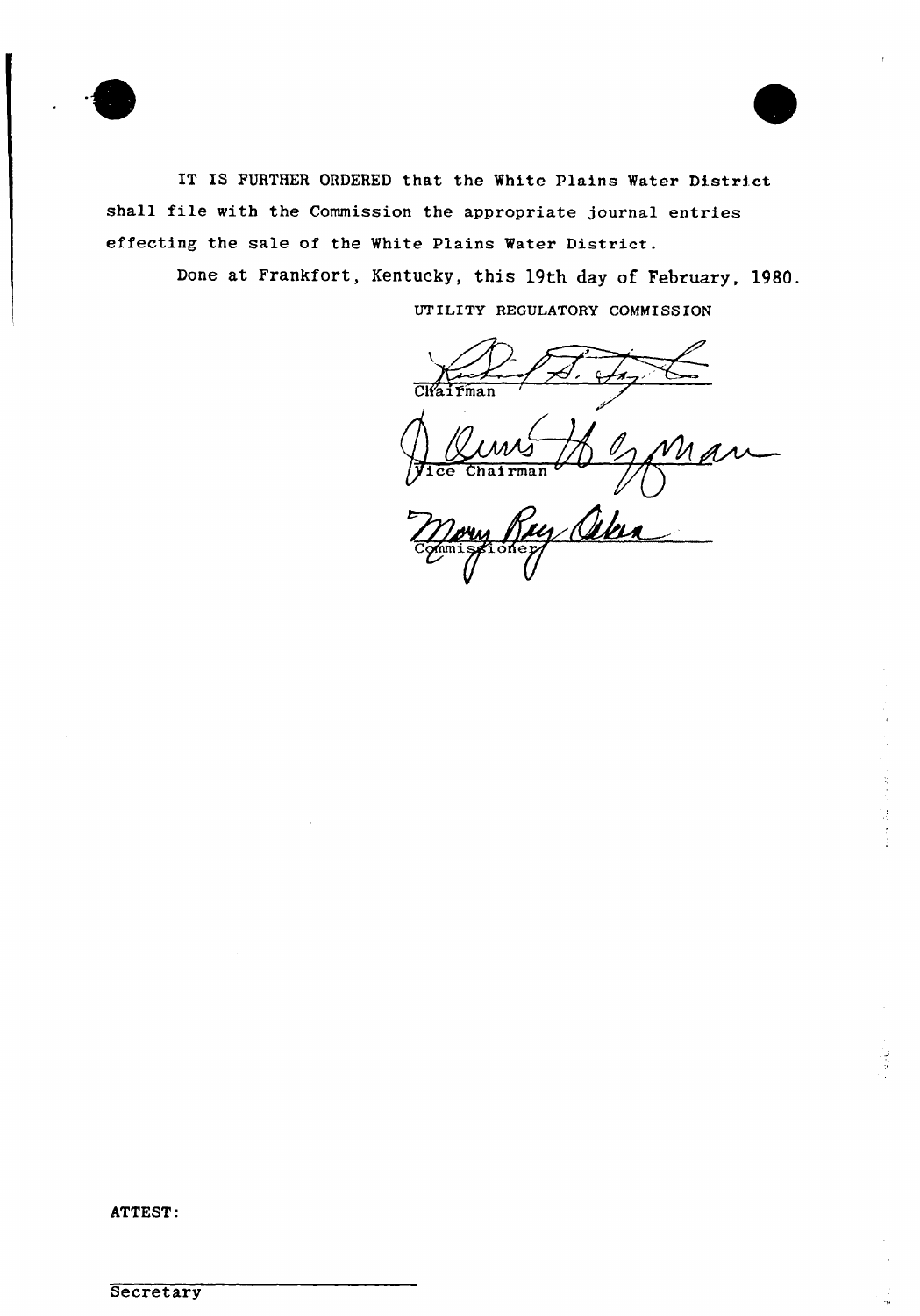

## APPENDIX "A"

APPENDIX TO AN ORDER OF THE UTILITY REGULATORY COMMISSION IN CASE NO. 7665 DATED FEBRUARY 19, 1980.

## AGREEMENT

THIS AGREEMENT is made this  $\mathcal{R}$ TH day of SeptemBER . 1979, by and between the WHITE PLAINS WATER DISTRICT, HoPkins County, Kentucky (the "District") and the CITY OF WHITE PLAINS, KENTUCKY (the "City"}:

WHEREAS, the City Council of the City at its September l4, 1979 meeting voted its approval to a proposal to purchase all of the assets and assume all of the liabilities of the District and has duly authorized and approved the purchase of all of the assets of the District and the assumption of all the liabilities of the District; and

WHEREAS, the City Council of the City has indicated its intent to issue MATERWORKS. Revenue Bonds of the City (the "Bonds"), the proceeds of which are to be used to retire all of the outstanding debt of the District and to pay all of the costs of issuance of the Bonds; and

WHEREAS, the District desires to sell all of its assets to the City; and

WHEREAS, the Board of Commissioners of the District has duly authorized and- approved the sale of all of the District's assets and liabilities to the City;

NOW, THEREFORE, for and in consideration of the mutual covenants contained herein, the City and the District agree as follows:

1. That the District shall sell, assign and transfer to the City all of its assets and properties, as more particularly described in Exhibit "A" attached hereto and hereby incorporated into this Agreement, and that the City shall purchase all of the District's assets and properties, including, but not limited to cash, notes, accounts receivable, security interests, inventories, equipment, furniture and fixtures, vehicles, machinery, real property, accrued interest, deposits and intangible assets, which the District owns or to which it was entitled on the date first above written.